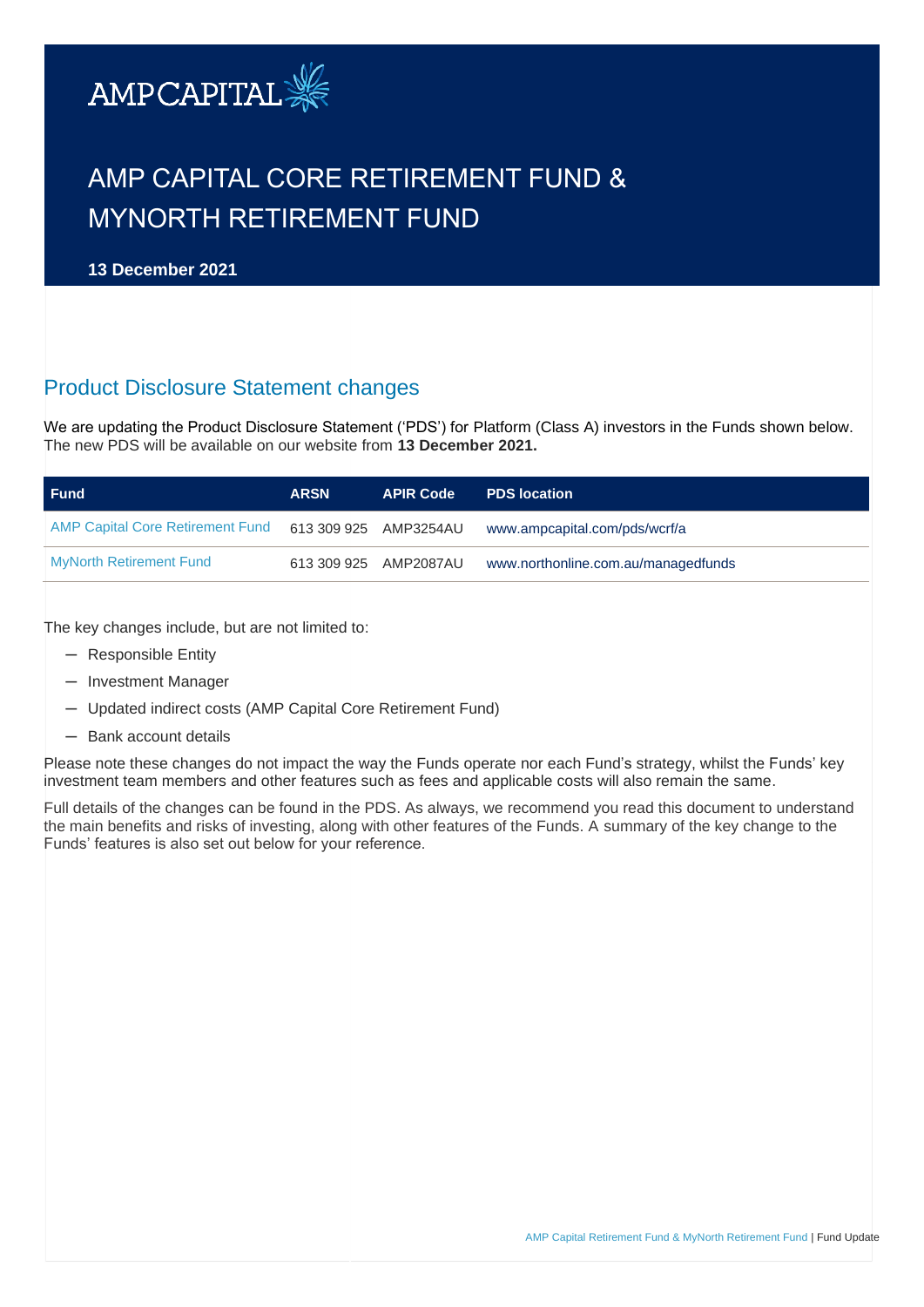## **The responsible entity has changed (effective on 13 December 2021)**

The responsible entity (RE) for the Funds has changed from AMP Capital Funds Management Limited (AMPCFM) to ipac Asset Management Limited (IAM), another member of the AMP Group.

### **What's the role of a responsible entity?**

As trustee, the responsible entity makes sure the Fund(s) are managed in the best interests of investors and in compliance with the law.

For your reference, details for AMPCFM and IAM are shown below.

| <b>Responsible Entity (RE)</b>                       | <b>ABN</b>     | <b>AFSL</b> |
|------------------------------------------------------|----------------|-------------|
| <b>Previous RE</b>                                   |                |             |
| <b>AMP Capital Funds Management Limited (AMPCFM)</b> | 15 159 557 721 | 426455      |
| <b>New RE</b>                                        |                |             |
| ipac Asset Management Limited (IAM)                  | 22 003 257 225 | 234655      |

#### **Who is ipac Asset Management and what are the benefits of the change of RE?**

IAM is a member of the AMP Group and already acts as a responsible entity for similar funds, with a sole focus on funds which use multi-manager as well as multi-asset investment approaches. Importantly, IAM is dedicated to acting as an RE and does not carry on other substantive businesses or activities.

We believe that the appointment of IAM as RE is in the best interests of unitholders in each Fund and is expected to provide a number of benefits, including:

- accessing IAM's specialist RE expertise in the operation of multi-manager and multi-asset funds, which it has gained from its significant experience in operating these fund types for over 30 years;
- providing for further focus and efficiencies in operational and governance functions for the Funds, as well as alignment with AMP's organisational structure into the future; and
- ensuring seamless transition of the operations of the Funds, given IAM is a related entity within the AMP Group and key personnel, systems and resources that manage and support the Funds will remain the same.

## **The investment manager has changed (effective on 13 December 2021)**

AMP Capital Investors Limited (AMPCI) was the previous investment manager for the Funds. When IAM became the responsible entity, it appointed National Mutual Funds Management Ltd (NMFM) as the replacement investment manager for the Funds in place of AMPCI. **NMFM is also a member of the AMP Group and will retain AMPCI's Multi-Asset Group's investment capability**, which has significant experience as an investment manager for multimanager as well as multi-asset investment approaches.

For your reference, details for AMPCI and NMFM are shown below.

| Investment manager                           | <b>ABN</b>     | <b>AFSL</b> |
|----------------------------------------------|----------------|-------------|
| <b>Previous investment manager</b>           |                |             |
| <b>AMP Capital Investors Limited (AMPCI)</b> | 59 001 777 591 | 232497      |
| New investment manager                       |                |             |
| National Mutual Funds Management Ltd (NMFM)  | 32 006 787 720 | 234652      |

As the investment manager, NMFM will be responsible for the management and investment of the Funds' assets. Part of this role is to conduct research into and appoint specialist investment managers who undertake investment activities in the underlying assets of the Funds. These managers range from large global firms to boutique managers. NMFM will blend the mix of these managers to construct a portfolio with the aim to deliver strong investment outcomes for the Funds' investors.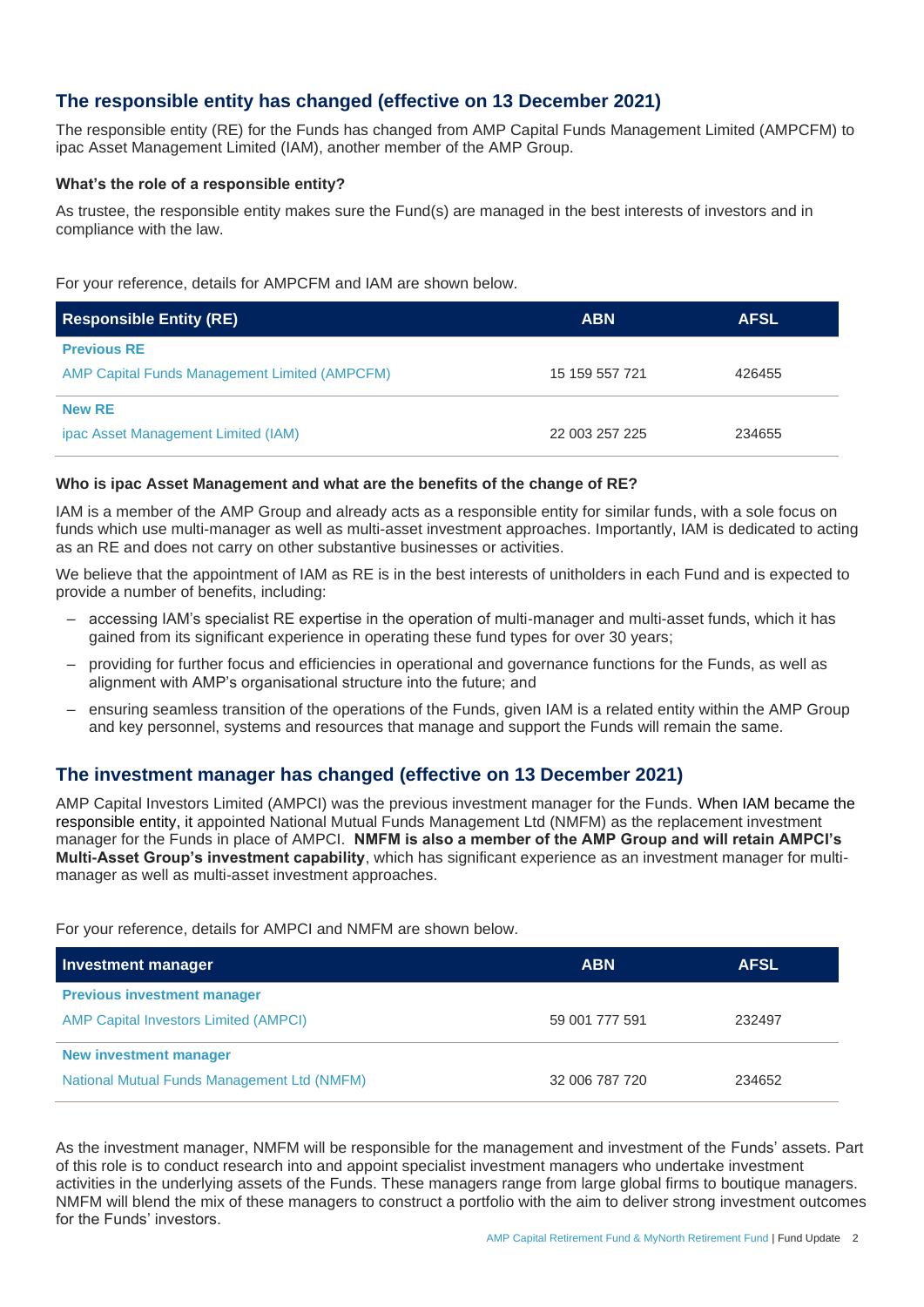#### **Who is National Mutual Funds Management Ltd?**

NMFM brings a focus to multi-asset investing. Importantly, NMFM will retain AMPCI's Multi-Asset Group's investment capability.

The Multi-Asset Group has provided innovative multi-asset investment solutions for investors for more than 40 years and comprises a team of over 20 investment professionals with specialist expertise in economic analysis, asset allocation, portfolio and risk management and manager selection. We believe that the team's broad range of skills and experience provides an edge in constructing portfolios across various portfolio types and objectives that suit a wide range of investors.

As a member of the AMP Group, NMFM has access to the resources of the AMP Group which are comparable to those available to AMPCI.

Importantly, while the responsible entity and investment manager entities are changing, the investment strategies for the Funds will remain the same, along with key personnel, systems and resources that manage and support the Funds. Furthermore, we believe that as a related entity within the AMP Group, NMFM's appointment as investment manager ensures a seamless transition of the operation of the Funds.

#### **Why have the responsible entity and the investment manager changed and does this impact the day-to-day management of my Fund?**

As part of AMP Limited's (AMP) business strategy to simplify and streamline its organisation, AMP has been undertaking a review of its funds management functions and structure and identified a number of benefits to the consolidation of its responsible entity and investment manager arrangements.

The transition of the Multi-Asset Group business to AMP's Australian wealth management business will establish an end-to-end superannuation and investment business, better able to deliver a strong investment proposition, whilst serving our clients.

We believe that IAM's appointment as RE of the Funds, and the related change in investment manager, will not lead to any material change in the way that the Funds, and their investments, are managed.

## **Updated estimates of indirect costs**

While there have been no changes to the fee structure that applies, our estimates of certain fees and costs for the Funds have been updated following our latest review, to ensure they accurately reflect the costs of managing the Funds.

Full details can be found in the PDS. As always, we recommend you read this document to understand the main benefits and risks of investing, along with other features of the Funds.

## **Bank account details have changed (effective from 13 December 2021) for AMP Capital Core Retirement Fund only**

The bank account details for all applications when you invest into the Fund have changed to:

| <b>Bank account feature</b> | <b>Bank Details</b>                                  |  |
|-----------------------------|------------------------------------------------------|--|
| Account name                | IPAC Asset Management Ltd Applications Trust account |  |
| Account number              | 402362003                                            |  |
| <b>BSB</b>                  | 255-000                                              |  |